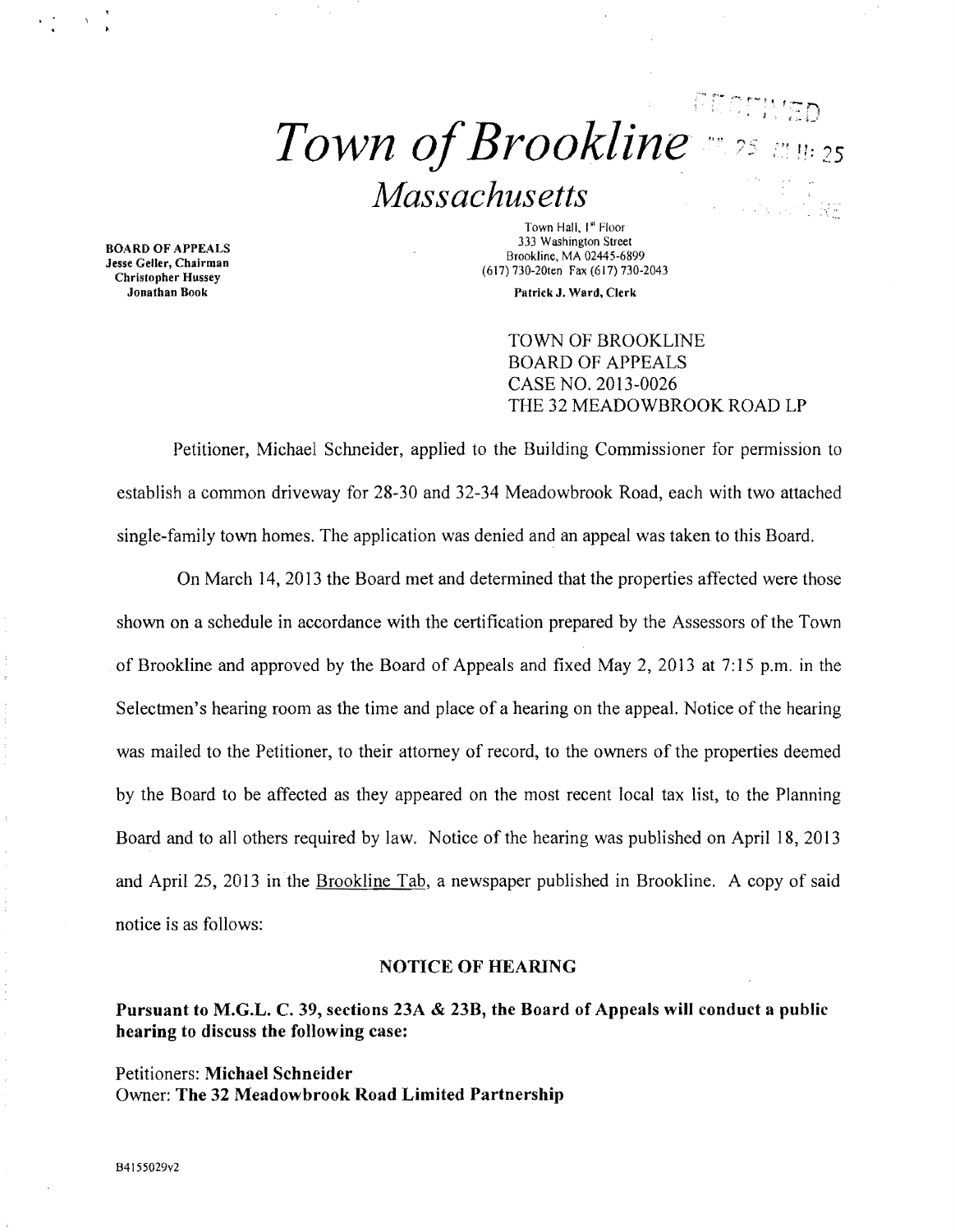Location of Premises: 28-30 and 32-34 Meadowbrook Road Date of Hearing: May 2, 2013 Time of Hearing: 7:15 p.m. Place of Hearing: Selectmen's Hearing Room, 6<sup>th</sup> Floor

A public hearing will be held for a variance and/or special permit from:

#### 1. Section 6.04.5.e: Design of All Off-Street Parking Facilities

### 2. Section 8.02: Alteration or Extension

of the Zoning By-Law to establish a common driveway for 28-30 and 32-34 Meadowbrook Road.

Section 6.04.5.e – Design of All Off-Street Parking Facilities

In all districts, the Board of Appeals may by special permit authorize the owners of adjoining properties to establish common driveways under mutual easements provided that any such permit shall not become effective until the easement has been recorded.

Section 8.02.2 – Alteration or Extension

A special permit is required for alterations to a dimensionally nonconforming structure.

Said premise located in a **T-5 district.** 

*Hearings, once opened, may be continued by the Chair to a date and time certain. No further notice will be mailed to abutters or advertised in the TAB. Questions regarding whether a hearing has been continued, or the date and time of any hearing may be directed to the Zoning Administrator at* 617-734-2134 *or check meeting calendar at:htlp://calendars. town. brookline. rna. uslMasterTownCalandarl? FormID=* 158.

The Town of Brookline does not discriminate on the basis of disability in admission to, access to, *or operations of its programs. services or activities. Individuals who need auxiliary aids for*  effective communication in programs and services of the Town of Brookline are invited to make *their needs known to the ADA Coordinator, Stephen Bressler, Town of Brookline, 11 Pierce Street, Brookline, MA 02445. Telephone:* (617) *730-2330; TDD* (617) *730-2327.* 

## Jesse Geller Christopher Hussey Jonathan Book

At the time and place specified in the notice, this Board held a public hearing. Present at the hearing was Zoning Board of Appeals Chairman Jonathan Book, and Zoning Board Members . Christopher Hussey and Mark Zuroff. The case was presented by the attorney for the Petitioners,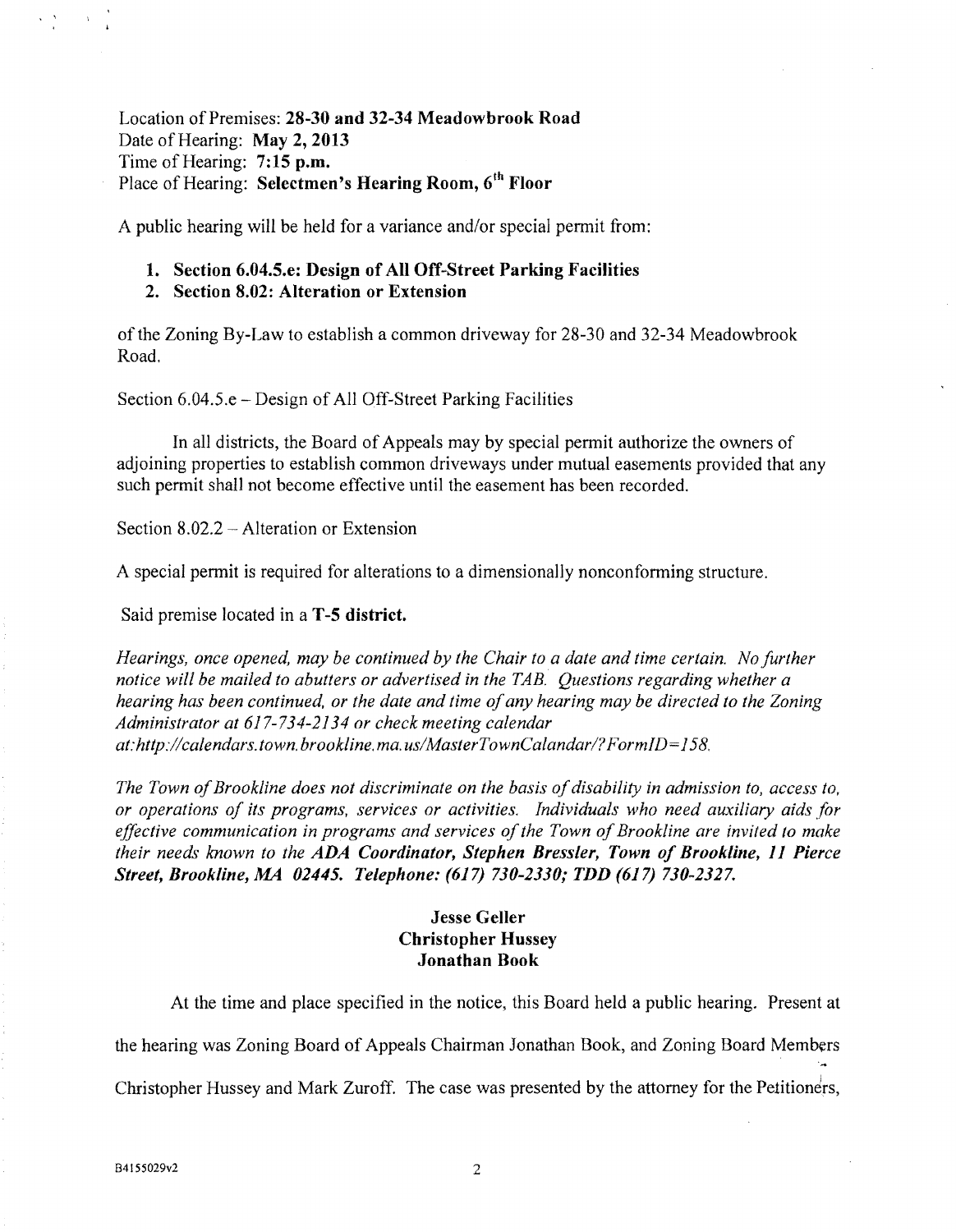Robert L. Allen, Jr., Law Office of Robert L. Allen, Jr. LLP, 300 Washington Street, Second Floor, Brookline, Massachusetts 02445. Also in attendance was Michael Schneider, the developer for the properties located at 28-30 and 32-34 Meadowbrook Road. The hearing was opened on May 2, 2013 and, at the request of the Petitioner, continued to June  $20$ ,  $2013$ .

Zoning Board of Appeals Chairman Jonathan Book, called the hearing to order at 7:15 p.m. Attorney Allen stated that the Petitioner proposes to establish a common driveway for 28-30 and 32-34 Meadowbrook Road, each with two attached single-family town homes. Attorney Allen stated the property once had a single-family home on a double lot, but the Petitioner purchased the home to construct a two-family home at 28-30 Meadowbrook Road and a twofamily home at 32-34 Meadowbrook Road, with a common driveway.

Attorney Allen stated that the foundation for each lot is poured and the exterior construction is substantially complete; however, the initial denial letter failed to include special permit relief to establish a common driveway. Attorney Allen stated that if special permit relief was originally required, the Petitioner could have worked with neighbors and the Planning Board to implement design changes to create a parking configuration as of right. Attorney Allen stated the omission of the special pennit reference in the initial denial letter places the Petitioner in a difficult position because any change now comes with a substantial cost. Attorney Allen stated that any neighborhood opposition is based on the density of the structures rather than relief for the common driveway. Attorney Allen reminded the Board that the property is located in a T-5 district that permits a 1.0 FAR.

Attorney Allen described the composition of the neighborhood and noted the variety of districts surrounding 28-30 and 32-34 Meadowbrook Road, including an S-15 district down the street, an S-25 district behind the property, and an S-7 around the corner. Attorney Allen stated

 $\ddot{\cdot}$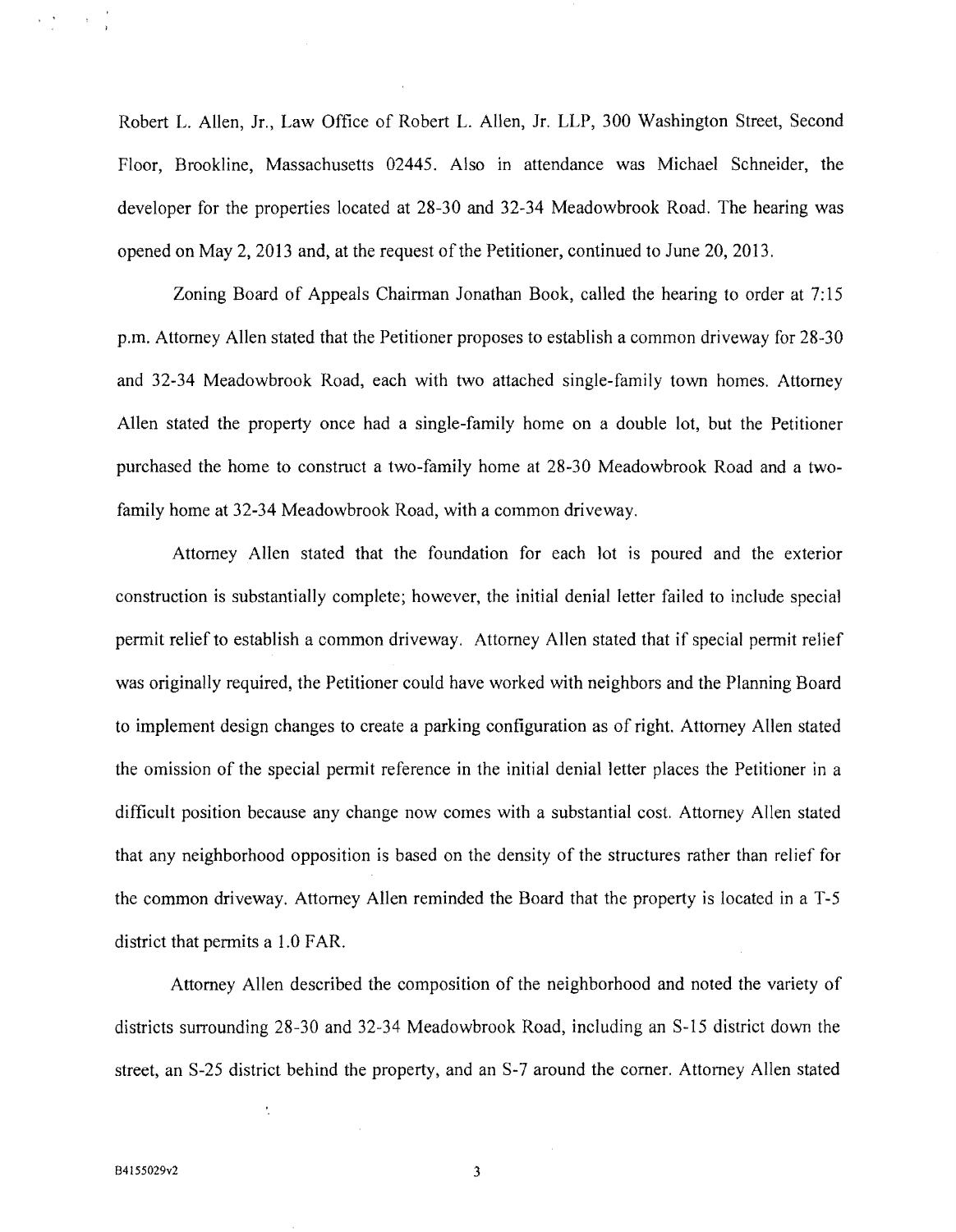that although the properties on Meadowbrook Road are predominantly single family homes, there is a cluster of condos and a scattering of two-family homes in the area. Attorney Allen stated that opposition appears is based on the neighborhood's surprise that four new units could be built as of right in this location. Attorney Allen maintained that the Petitioner built the homes in a T-5 and did not exceed the maximum FAR permitted by the Zoning By-Law.

Attorney Allen stated that **it** is important for the Zoning Board of Appeals to consider whether the common driveway will provide a safer ingress and egress point and is less obtrusive than adding another curb cut to support separate driveways for each lot Attorney Allen stated the approved plan requires ten parking spaces. Attorney Allen described how four parking spaces will be located in the garages and six parking spaces will be located outside in two, three-car tandem configuration. Attorney Allen stated that there will likely never be a need for ten parking spaces, but **Section 2.03** of the Zoning By-Law requires the Petitioner to show the Board that ten cars can fit on the lot

Attorney Allen stated that the Petitioner is looking for special permit relief from **Section 6.04.5.e** of the Zoning By-Law, which states that the Zoning Board of Appeals may by special permit, authorize the owners of adjoining properties to establish a common driveway under mutual easements. Attorney Allen stated that 28-30 and 32-34 Meadowbrook Road are separate lots and an easement will be recorded if relief is granted.

Finally, Attorney Allen discussed relief under **Section 8.02.2** of the Zoning By-Law, whereby a special permit is required to alter and/or extend a non-conforming structure. Attorney Allen then discussed special permit relief under **Section 9.05** of the Zoning By-Law, and noted: (1) the specific site is an appropriate location for such use where **Section 6.04.5.e** of the Zoning By-Law specifically allows a common driveway in a T district where the properties are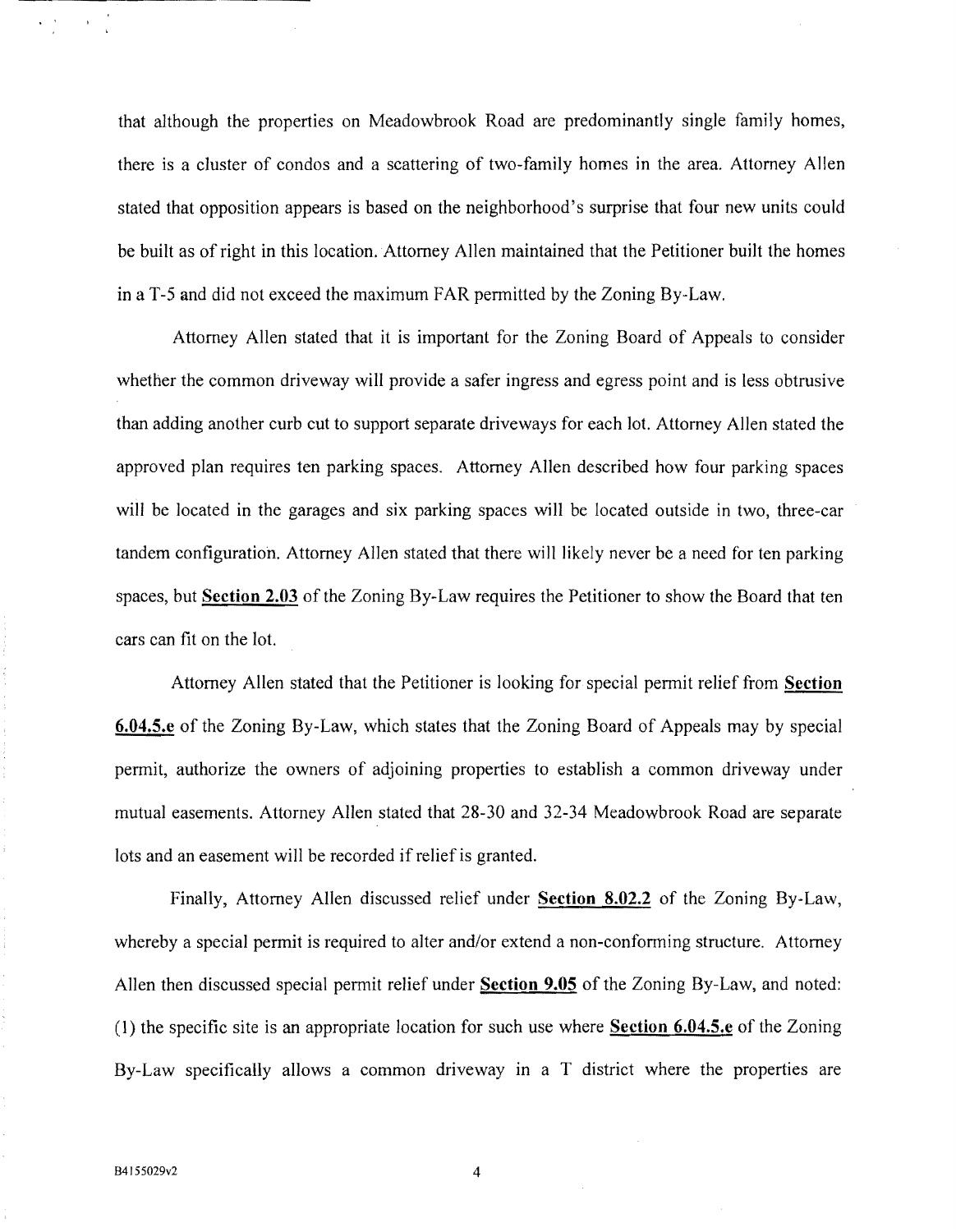adjoining; (2) the use will not adversely affect the neighborhood where relevant complaints by neighbors potential drainage problems, which have been addressed by a certified drainage plan and a revised landscaping plan; (3) no nuisance or serious hazard to vehicles or pedestrians where a common driveway will keep the existing curb cut intact and prevent two separate curb cuts and the increased safety hazards incident to the same; (4) adequate and appropriate facilities will be provided for the proper operation and proposed use; and  $(5)$  the development will not have a significant adverse effect on the supply on housing available for low and moderate income people.

Attorney Allen described the revised landscaping plan, which includes a fence, some shrubbery, and a grass buffer in the rear of the property to separate the homes at 28-30 and 32-34 Meadowbrook Road from the condominiums along Goddard A venue. Attorney Allen stated that based on the revised landscaping plan, a new and improved set of drainage plans were sent to Town Engineer Peter Ditto. Attorney Allen stated that Mr. Ditto confirmed that the new Drainage Summary, certified by Steve Poole a civil engineer at VTP Associates, met the standards and was improved despite what was required by the Town.

The Board Members then asked several questions about the proposal. Zoning Board Member Christopher Hussey inquired about the buffer zone depicted on the landscaping plans. Attorney Allen showed an aerial view of the property and stated the boundary lines were defined as part of the permitting process. Board Member Hussey asked how many bedrooms would be located on the property. Attorney Allen responded that there are four bedrooms within each of the dwellings on the lots. Zoning Board Member Hussey asked whether additional special permit relief was required for parking compact cars under the Zoning By-Law. Chief Building Inspector Mike Yanovitch stated that **Section 6.04.11** of the Zoning By-Law contained an exemption for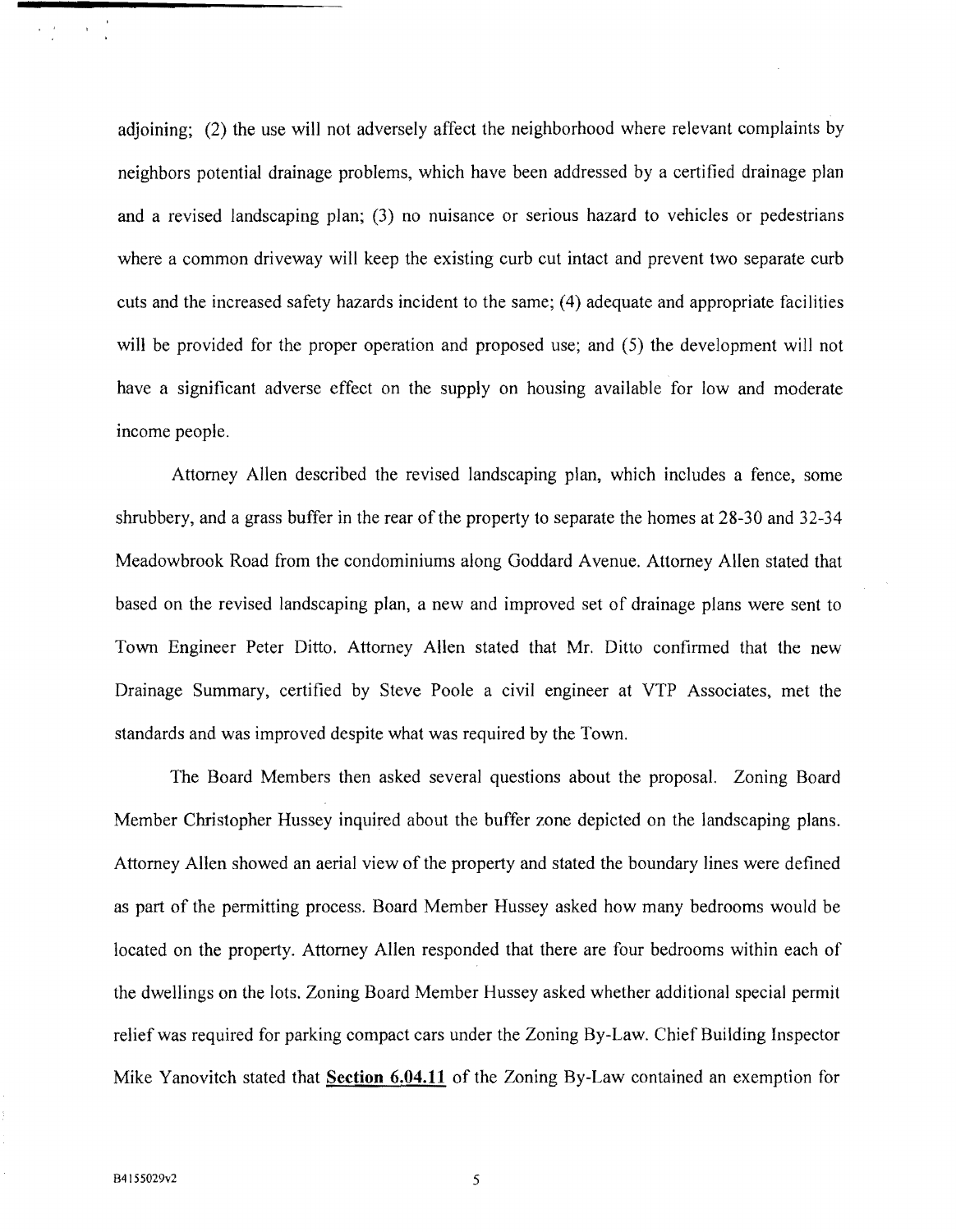buildings with six cars or less. Attorney Allen stated that 28-30 Meadowbrook Road is required to have five spaces and 32-34 Meadowbrook Road is required to have 5 spaces, for a total of ten parking spaces.

Zoning Board Member Christopher Hussey asked whether relief was required under **Section 5.43** of the Zoning By-Law. Chief Building Inspector Yanovitch stated that the center lot line will not be dissolved, but begged the question whether special permit relief under **Section 5.43** of the Zoning By-Law would be required for front yard setback where the lots are presumably held in common ownership. Zoning Board of Appeals Chairman Jonathan Book asked whether the lots were held in common ownership. Attorney Allen confirmed they were. Chairman Book asked whether there would be one condominium association for 28-30 and 32 34 Meadowbrook Road. Attorney Allen stated that the understanding is that there will be a condominium association for 28-30 Meadowbrook Road and a condominium association for 32 34 Meadowbrook Road. Attorney Allen stated that because the Petitioner cannot self-grant an easement, each condominium association will enter into a cross-easement that will stipulate common area responsibilities like parking, maintenance, and landscaping.

Zoning Board of Appeals Chairman Jonathan Book asked Attorney Allen what the Petitioner was able to do as of right. Attorney Allen stated that in order to provide suitable parking, the Petitioner would have to remove two-feet from the foundation of both 28-30 and 32 34 Meadowbrook Road in order to construct two driveways. Chairman Book asked Attorney Allen to indicate the best solution for the Petitioner and the neighborhood. Attorney Allen stated that the common driveway scheme is a better alternative where the common driveway includes a single entrance on Meadowbrook Road, less pavement, and no new curb cuts or change in the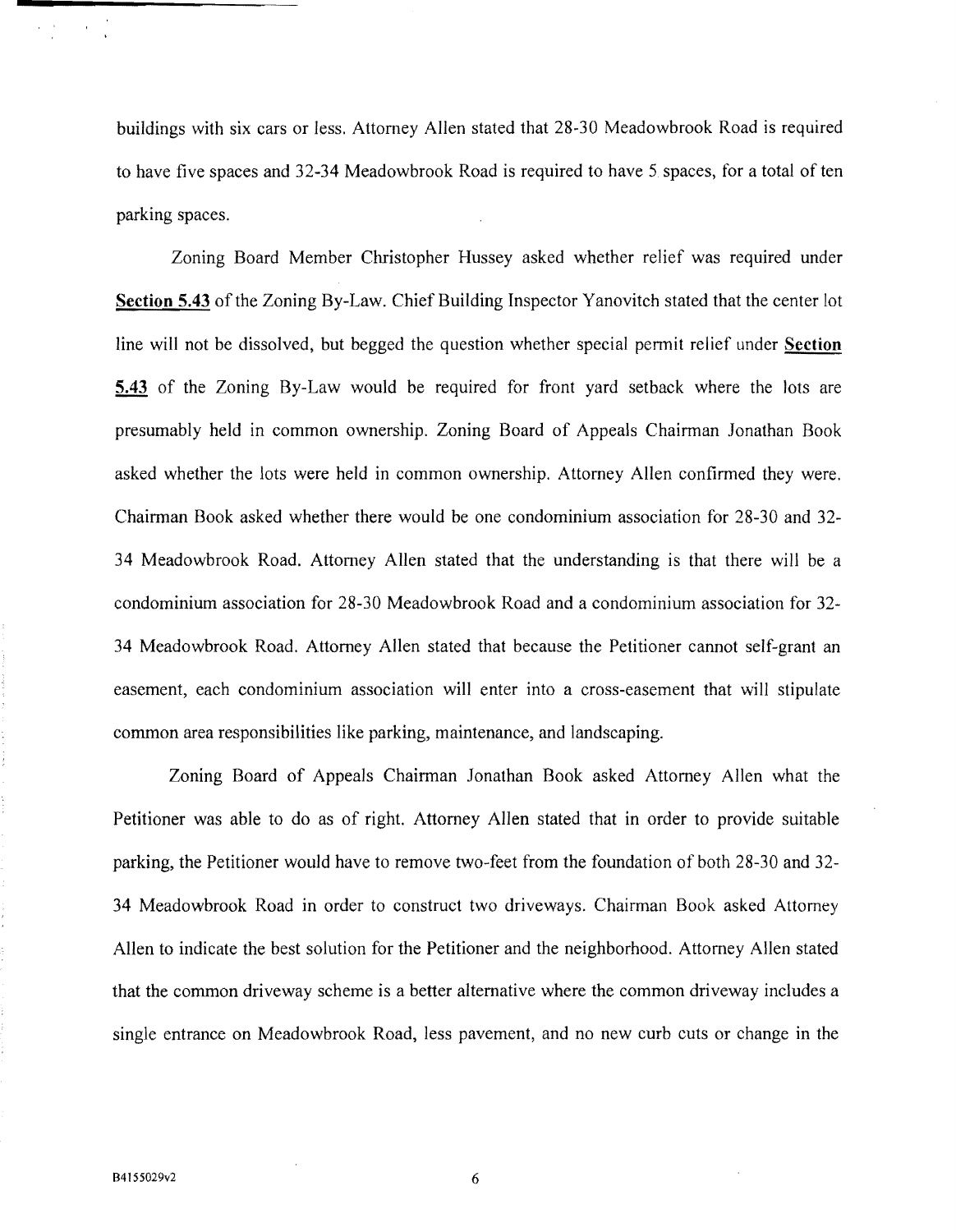streetscape. Further, Attorney Allen stated the as of right solution is cost prohibitive due to the location of the plumbing components in the foundation.

Zoning Board Member Zuroff inquired about the Petitioner's expectations for resident parking. Attorney Allen stated the petitioners do not expect to use the ten spaces required by the Zoning By-Law. Zoning Board of Appeals Chairman Jonathan Book asked if the pavement would be lined to indicate each unit's parking space. Attorney Allen stated the pavement would not be lined.

Zoning Board of Appeals Chairman Jonathan Book asked if anyone present wanted to speak in favor of the application. No one spoke in favor.

Zoning Board of Appeals Chairman Jonathan Book asked if there was anyone present who wished to speak in opposition of this application. Diane Gold, 1 Forest Street, requested Chairman Book to count those present at the hearing in opposition to the common driveway scheme. Chairman Book counted 16 neighbors in opposition. Further, Diane Gold stated concern with the drainage plan, potential flooding, traffic safety, and the footprint of the construction expanding if the driveways were joined.

Joseph McMahon, 17 Country Road, stated a preference for two driveways. Richard Houlihan, 36 Meadowbrook Road, expressed concern about drainage, parking, and the use of blue clay during the construction process. Janice Houlihan, 36 Meadowbrook Road, stated that the Petitioner does not meet the requirements of Section **9.05** of the Zoning By-Law whereby the streetscape will be affected by the ingress and egress of ten vehicles as opposed to the previous owner who only parked one vehicle. Elena Losina, 19 Forest Street, stressed the lack of forethought regarding drainage and the issue of traffic safety.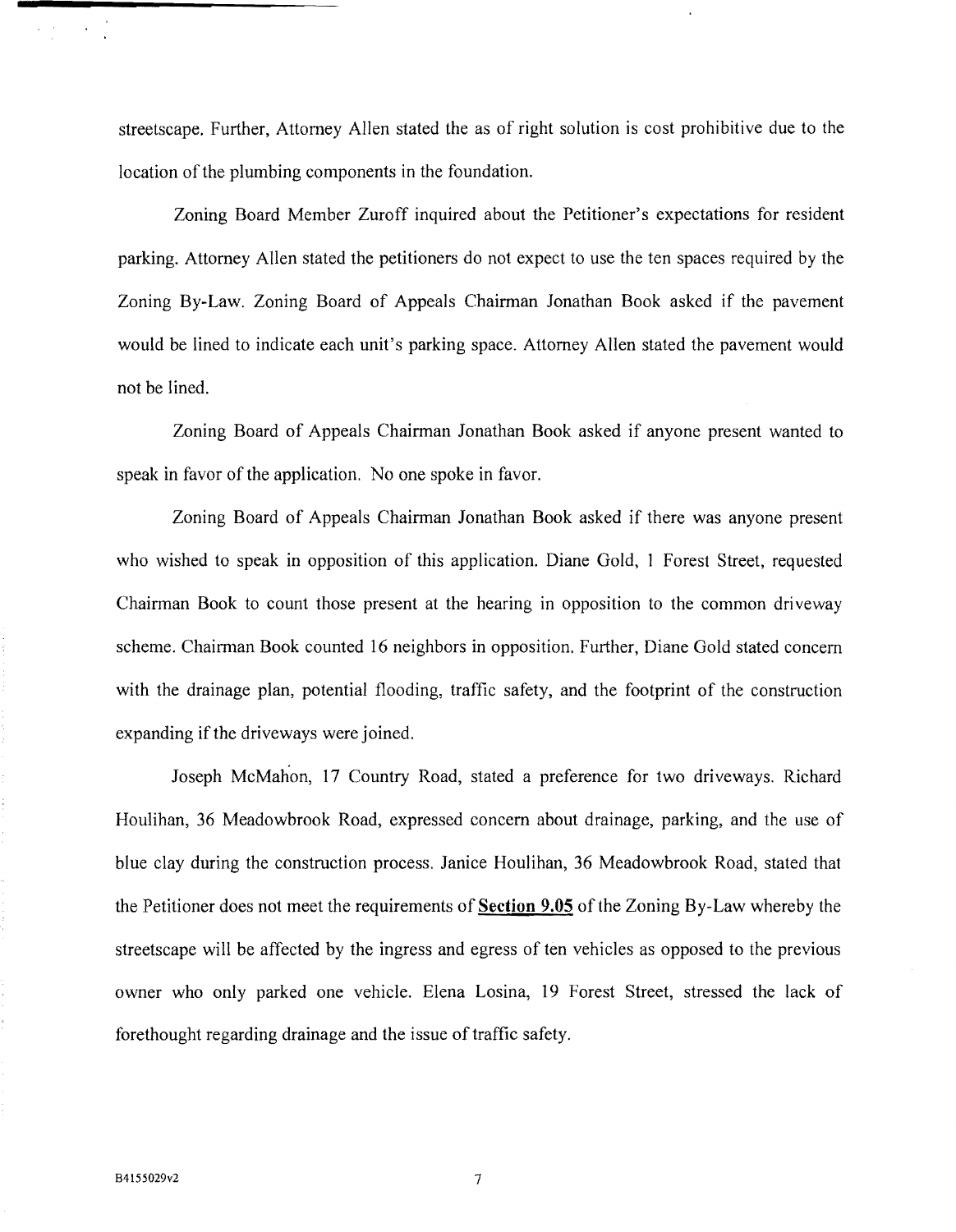Julie Rafferty, 36 Country Road, stated a concern that the units will be sold to college students, which will depreciate the value of homes located in the area and impinge on the quality of life in the neighborhood. George Sell, stated that the Petitioner did not meet the conditions for a special permit. Christine Holley, 11 Forest Street, reiterated Janice Houlihan's concerns. Dominic Hodgkin, 1 Forest Street, stated the common driveway scheme was not thoughtful. Michael Rafferty, 36 Country Road stated concern for the safety of the children in the neighborhood.

Zoning Board of Appeals Chairman Book then called upon Polly Selkoe, Assistant Director for Regulatory Planning, to deliver the comments of the Planning Board.

Assistant Director Selkoe stated the Planning Board is opposed to the proposal to establish a common driveway for two lots, each with two attached single-family townhomes. Assistant Director Selkoe stated that the Planning Board typically supports common driveway requests because they decrease the amount of paving on a lot and allow more green space to be provided. However, in this case, the common driveway is not practicable given the design of the townhouses and that five parking spaces are required to be provided for each lot, due to the size of each unit. Assistant Director Selkoe stated that since each townhouse has only one garage space, three additional tandem spaces must be provided in the driveway itself. Assistant Director Selkoe commented that this blocks the garage spaces and compromises the vehicular circulation on the lot. The Planning Board believes adequate parking is not being provided and cannot support this unworkable design. Assistant Director Selkoe highlighted the fact that numerous neighborhood residents were present at the Planning Board meeting and in opposition to the issuance of a special permit. Assistant Director Selkoe stated that neighbors were concerned about the common driveway and proper drainage, since flooding in the area occurs every spring.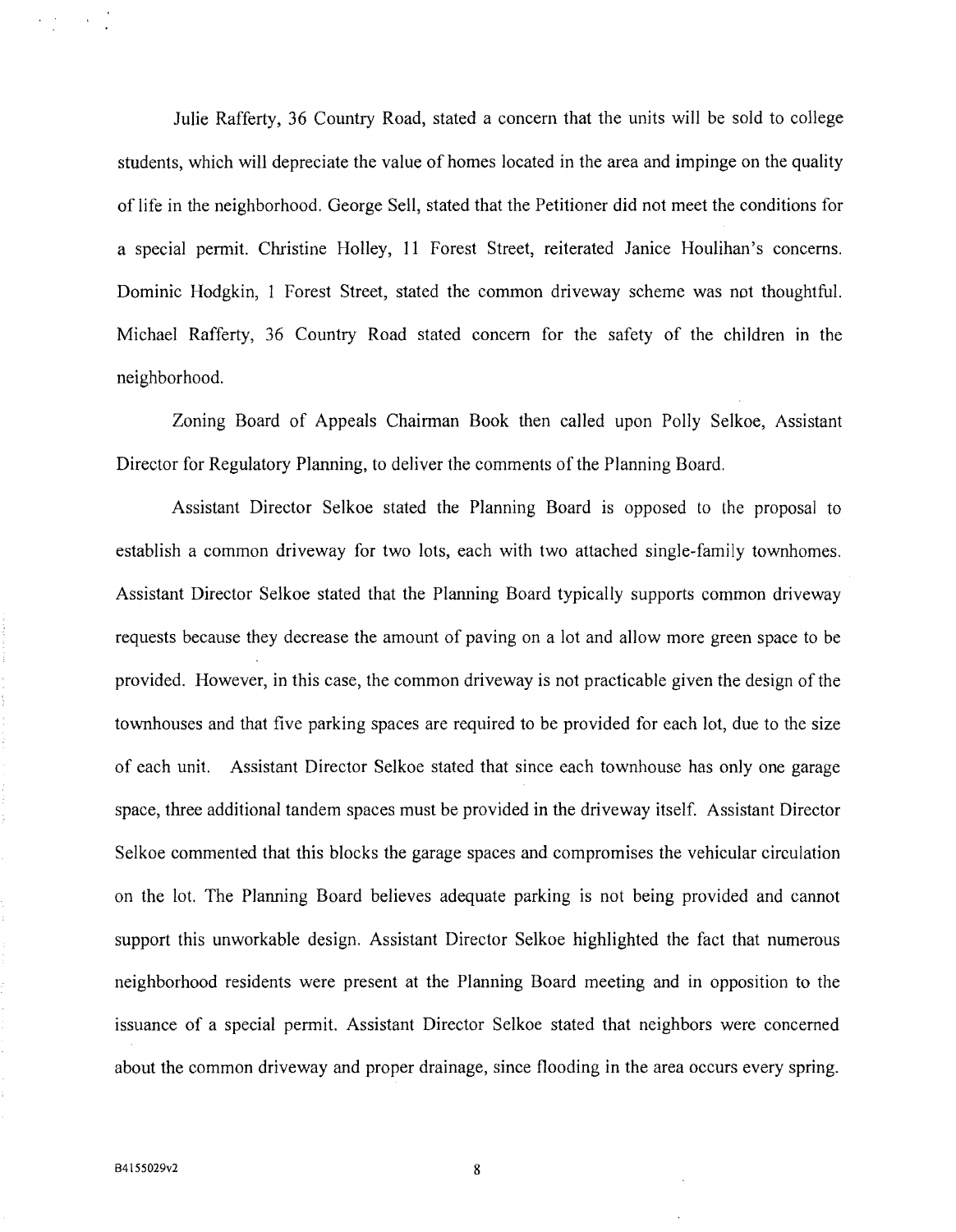Assistant Director Selkoe stated that the townhouses were constructed at risk by the developer because the design was based on being approved for a common driveway, which requires a special pennit. Assistant Director Selkoe stated that the developer assumed the relief would be granted, but the Planning Board could not support a special pennit for a parking design that did not meet any of the criteria for a special permit under Section 5.09 of the Zoning By-Law, which requires that the site be appropriate for the use and structure, not adversely affect the neighborhood, not create a nuisance or hazard to vehicles or pedestrians, and provide adequate facilities for the proper operation of the use. The Planning Board recommends denial of the special pennit and suggests that the developer explore ways to provide more parking spaces under the buildings themselves, perhaps by eliminating some of the habitable floor area at the lowest levels. Therefore, the Planning Board unanimously recommended denial of the Site Plan by VTP Associates, dated February 26,2013.

Zoning Board of Appeals Chairman Book then called upon Michael Yanovitch, Chief Building Inspector, to deliver the comments of the Building Department. Mr. Yanovitch stated opposition to the Planning Board's unanimous decision. Mr. Yanovitch provided an example of a similar common driveway, approved in May 2011, whereby the Planning Board stated a shared driveway was preferable for a four-unit dwelling where the proposal eliminated the need for two access driveways and used an existing curb cut. Mr. Yanovitch reminded the Board that the property is located in a T -5 district where the allowable FAR is 1.0 and a 5,000 structure can be built as of right, as long as the usable landscaped and open space can support it. Mr. Yanovitch stated that the drainage was checked by Town Engineer Peter Ditto and will be rechecked once the Zoning Board of Appeals decision is recorded. Mr. Yanovitch stated that there is no net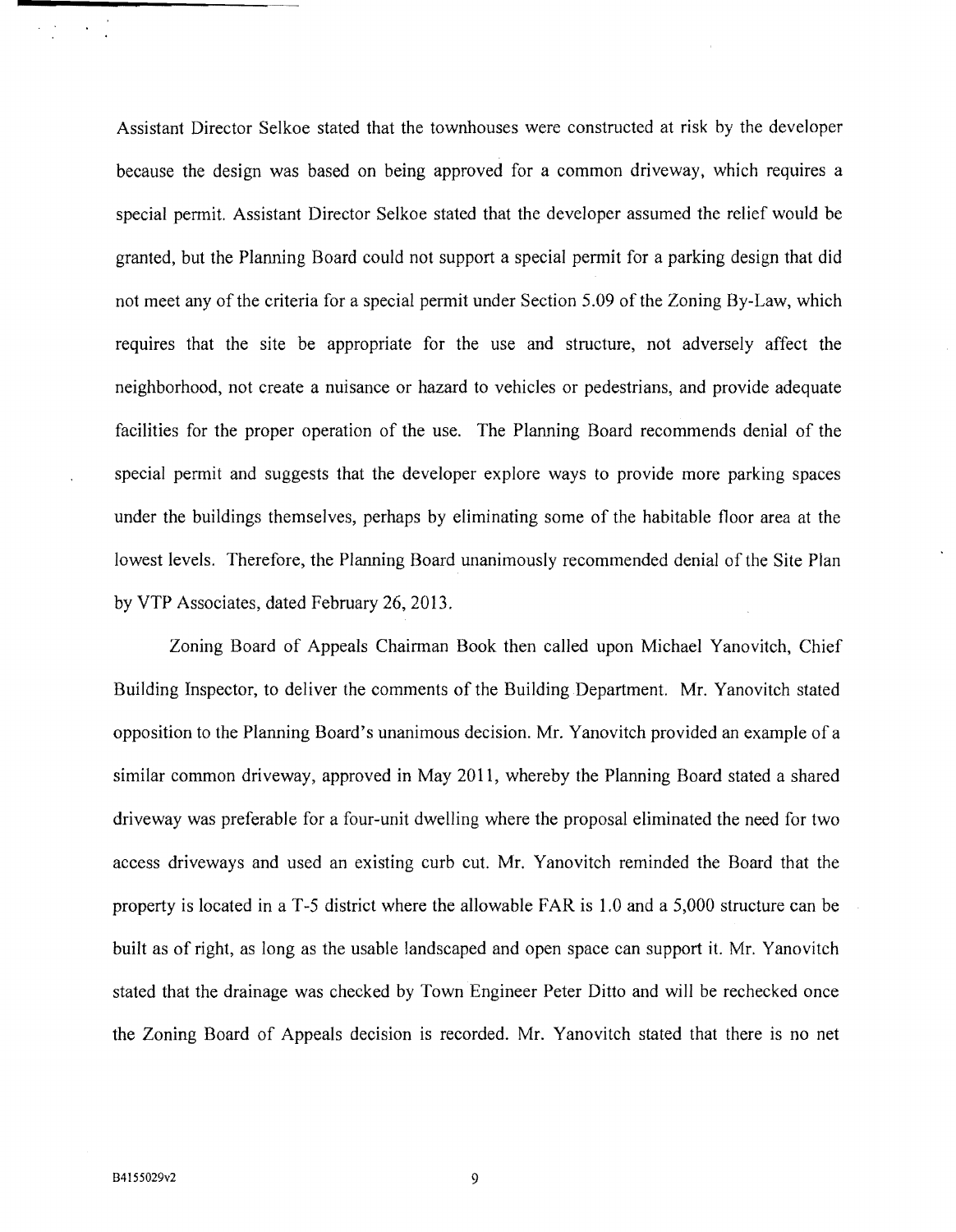change as of right with five vehicles parked in the driveway and recommends that one entrance is better than two entrances.

Zoning Board of Appeals Chairman Jonathan Book called on the Board to deliberate. In deliberation, Chairman Book stated the issue before the Board is limited to a decision regarding the common driveway scheme. Zoning Board Member Christopher Hussey inquired as to whether the Planning Board considered alternative ways the driveway(s) could be laid out. Assistant Director of Regulatory Planning Selkoe stated the Planning Board discussed constructing a single parking space in the lower level as well as additional parking under the buildings. Chairman Book asked how parking more cars under the building would improve the driveway scheme. Mrs. Selkoe stated the Planning Board felt the parking plan was impracticable because it showed four cars parked in tandem, thus another space in the basement of each structure would have improved the traffic flow. Zoning Board Member Mark Zuroff inquired as to whether the Petitioner had considered other design options for the common driveway to improve safety. Board Member Hussey questioned whether decreasing the slope of the driveway near the road would improve visibility and safety. Attorney Allen consulted with the Petitioner and then requested that the Board continue the hearing to a later date to give the Petitioner the opportunity to examine design option to improve safety. The Board granted Attorney Allen's request for a continuance.

The hearing was continued to June 20, 2013. At the continued hearing, Zoning Board Chairman Book motioned to re-open the hearing for the limited purpose of allowing Attorney Allen to present a revised common driveway scheme to address the neighborhood's concerns regarding safety. The motion was adopted and the hearing re-opened. Zoning Board Chairman stated that because testimony had closed at the May 2, 2103 hearing and the Board was in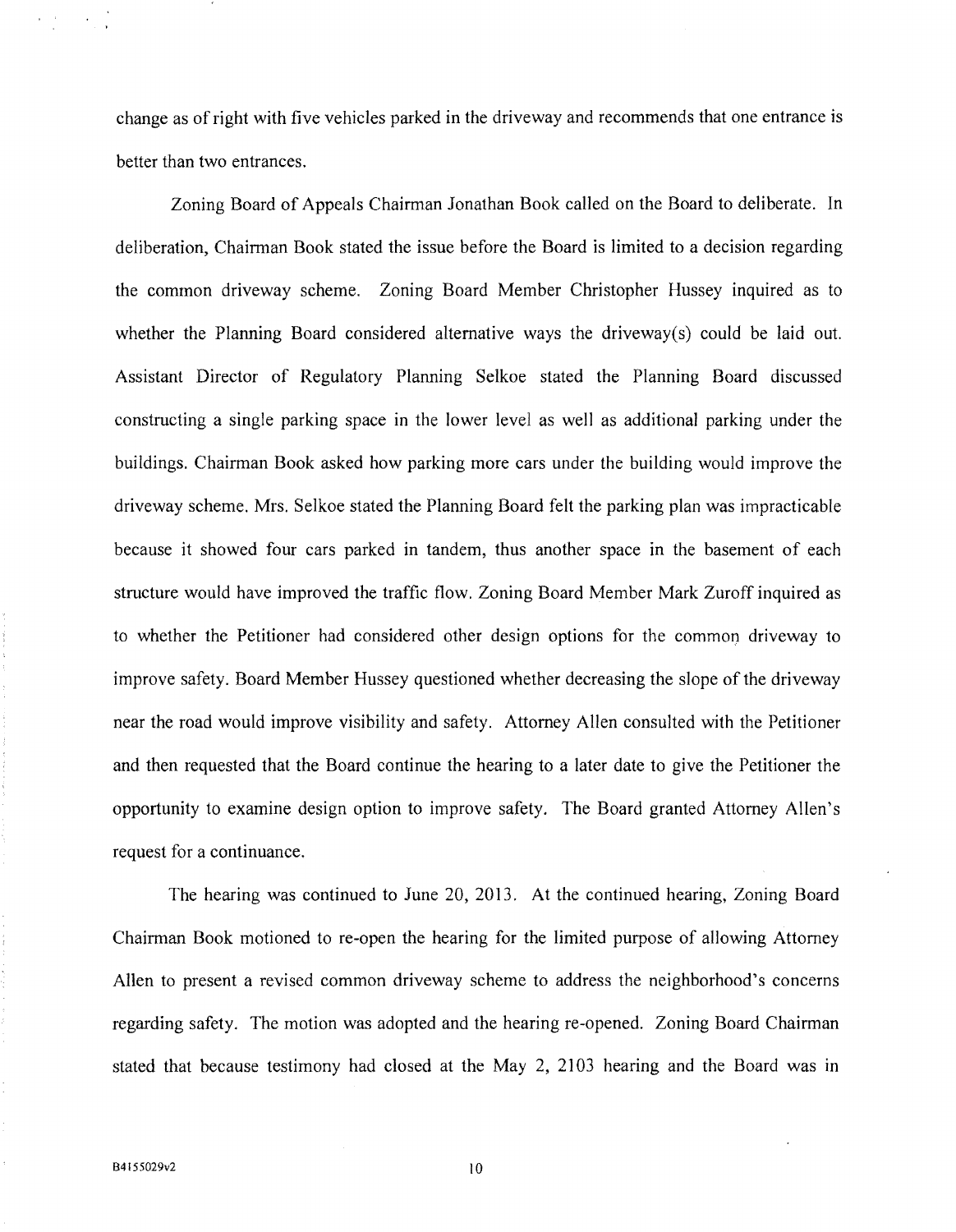deliberations, Attorney Allen would be permitted to present a revised common driveway scheme, and that persons in the audience would be permitted to speak only with respect to the proposed revised driveway scheme.

Attorney Allen then presented to the Zoning Board of Appeals a revised common driveway scheme. Attorney Allen stated that the Petitioner removed the column located outside the garage to provide more swing-space for vehicles pulling into and out of the parking spaces. Attorney Allen stated that the column would be replaced by reinforced steel at a cost of nearly \$20,000.00. Zoning Board of Appeals Chairman Jonathan Book asked if there was a revised plan. Attorney Allen stated upon the Board's approval, new plans would be submitted depicting the removed column. Zoning Board Member Christopher Hussey stated a condition of approval may include a revised site plan.

Attorney Allen reminded the Board that at the May 2, 2013 hearing, abutting neighbors were concerned with vehicles backing down the driveway onto the road. Attorney Allen discussed the slope of the driveway and stated that the project engineers were not comfortable changing the slope. In the alternative, Attorney Allen stated that the Petitioner is willing to remove a portion of the perimeter fence in front yard of the lots to provide more visual access for passersby on Meadowbrook Road. Attorney Allen described how the engineers believed this was the last option available to alleviate the abutting neighborhood's concerns.

The Board Members then asked several questions about the revised proposal. Zoning Board Member Christopher Hussey asked Attorney Allen if the Petitioner would be able to install two separate driveways for 28-30 Meadowbrook Road and 32-34 Meadowbrook Road, as of right. Attorney Allen stated that he was confident the Zoning By-Law provided the Petitioner the right to install two driveways.

 $\mathcal{O}(\mathcal{O}(\log n))$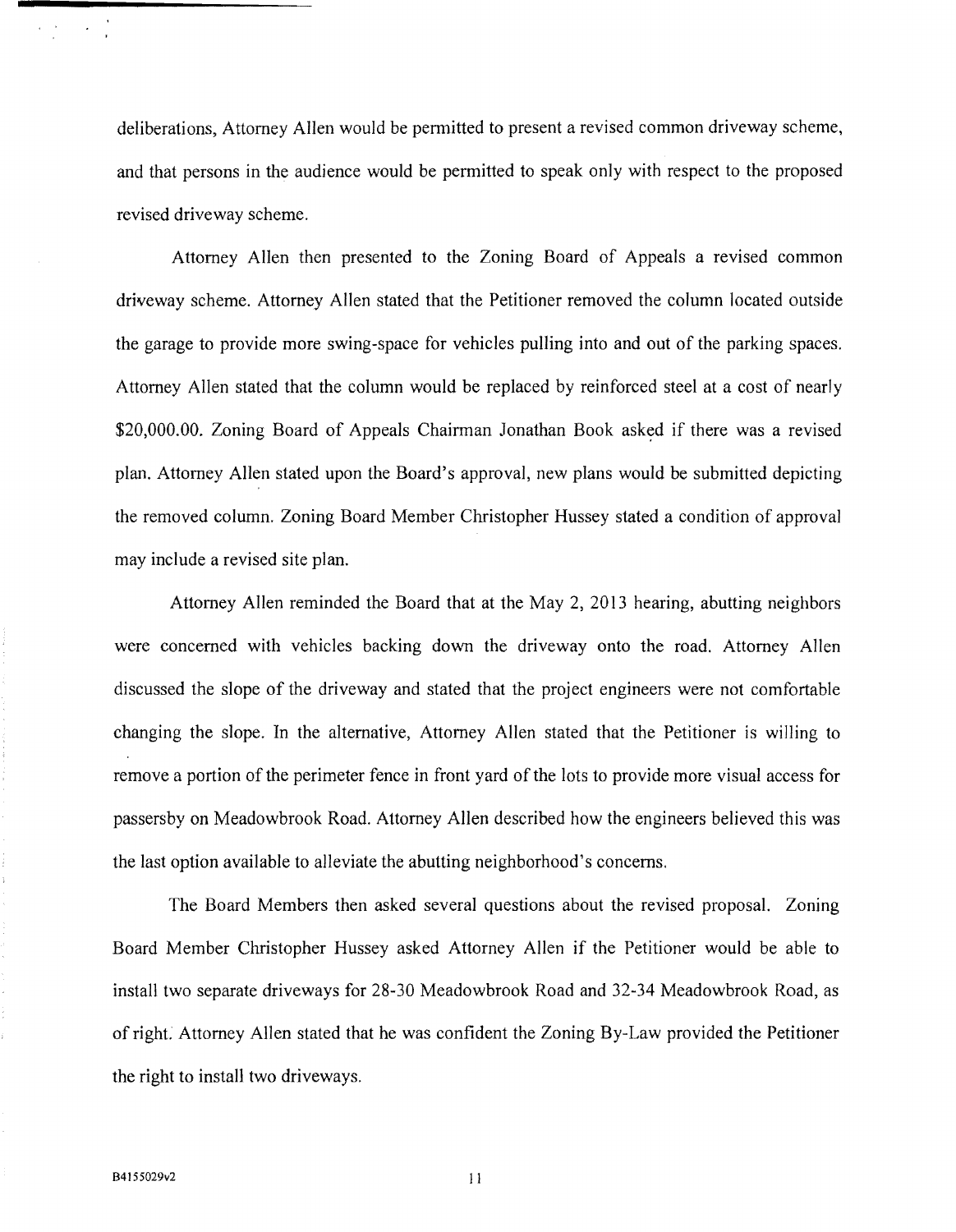Zoning Board Member Mark Zuroff reminded the Board that at the hearing on May 2, 2013, Attorney Allen stated that the Petitioner would not likely utilize all ten spaces required by **Section 2.03** the Zoning By-Law. Attorney Allen confirmed and stated that the Petitioners do not foresee using the required number of spaces. Chairman Book inquired about the location of the ten required parking spaces and the layout of both the common and separate driveway schemes. Attorney Allen stated the ten parking spaces would be in the same location, but for a ten-foot strip of unpaved land between the separate driveways.

Zoning Board Member Zuroff asked why variance relief from the ten parking space requirement was not sought. Attorney Allen explained that in the event an appeal of this decision was filed, the special permit standard was more favorable where spaces could be provided as of right. Attorney Allen stated that the Petitioner is not concerned about the marketability of the lot if at some time in the future a zoning appeal is filed to waive two to four parking spaces. Zoning Board Member Hussey asked if the properties would be "condominium-ized." Attorney Allen stated yes.

Zoning Board Member Hussey asked whether both properties would be under common ownership. Chairman Book responded that a common driveway necessitates separate ownership resulting in a two-unit condominium at 28-30 Meadowbrook Rd. and a two-unit condominium at 32-34 Meadowbrook Rd. Attorney Allen stated that both owners would maintain the driveways. Board Member Hussey discussed the limits of the common driveway and the requirements of a cross-easement to allow enough swing-space for the vehicles to exit the driveway and tum around on the shared pavement. Attorney Allen stated that the cross-easement between the condominium associations would cover all the paved area. Board Member Zuroff commented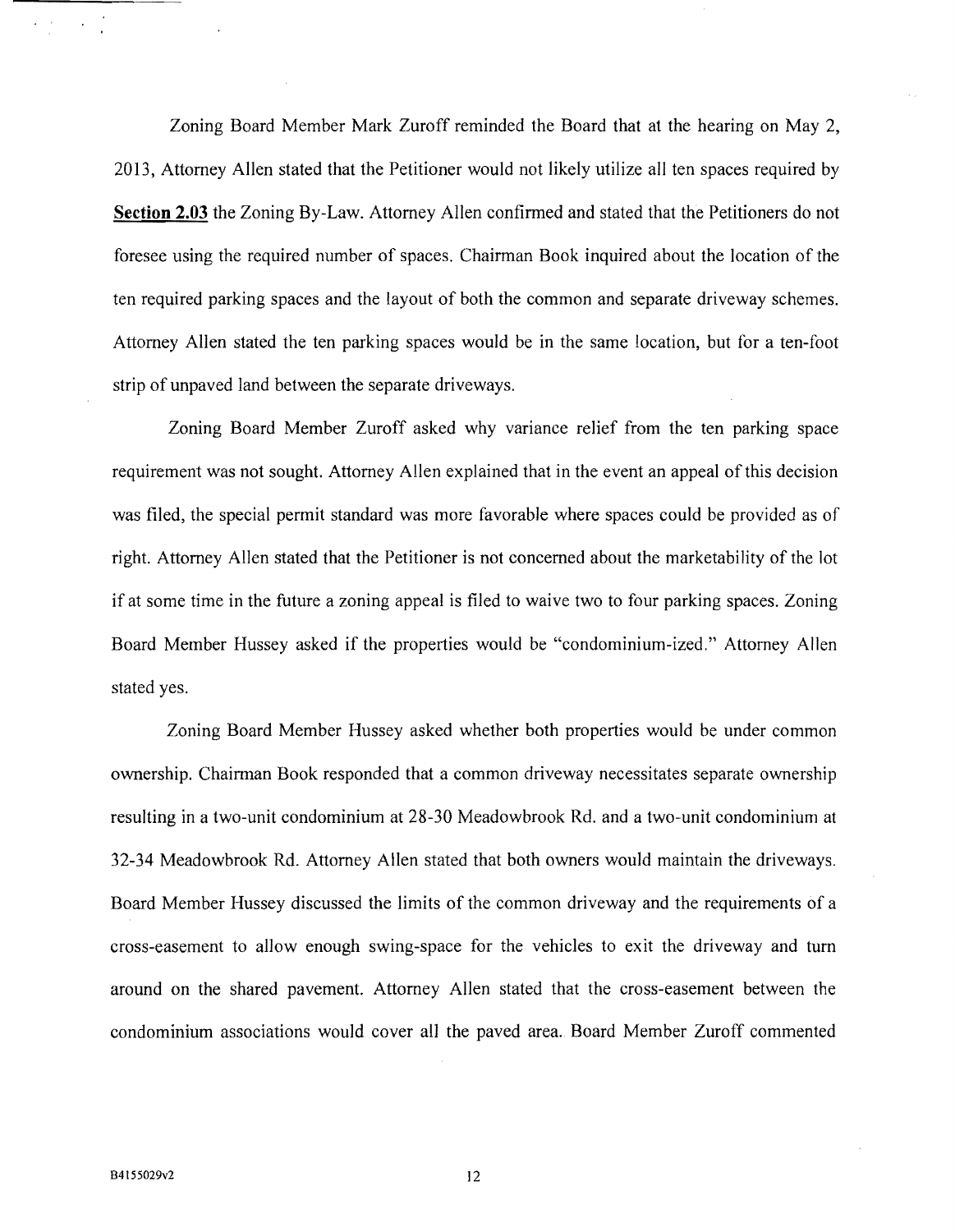that unlike a common driveway, two separate driveways would require vehicles to back down the driveway on to the road.

Zoning Board of Appeals Chairman Jonathan Book asked if anyone present wanted to speak in favor of the revised plan. No one spoke in favor.

Zoning Board of Appeals Chairman Jonathan Book asked if there was anyone present who wished to speak in opposition of the proposed revised driveway scheme. Attorney James Gray Wagner, spoke on behalf of Richard Houlihan who immediately abuts the Petitioner at 36 Meadowbrook Road. Attorney Wagner presented concerns regarding safety, convenience, and conformity with the Zoning By-Laws. Attorney Wagner suggested to the Board that the revised plan does not include material changes and urged the Board to deny the revised proposal because the Brookline By-Laws do not permit "tandem-ized" parking and/or vehicles reversing onto the street. Zoning Board Member Mark Zuroff asked Attorney Wagner to list the Zoning By-Laws that prohibit tandem parking and reversing onto the street. Attorney Wagner stated **Section 6.04.3** of the Zoning By-Law prohibits tandem parking and **Section 6.04.2.f** of the Zoning By-Law prohibits reversing onto the street. Chairman Book corrected Attorney Wagner and stated that **Section 6.04.11** of the Zoning By-law exempts **Section 6.02, Section 6.03, Section 6.04,**  and **Section 6.07** of the Zoning By-Laws for six vehicles or less. Chief Building Inspector Michael Yanovitch explained that the lot line is not being dissolved and that the exemption applies where only five parking spaces are permitted on each driveway. Attorney Wagner urged the Board to take the advice of the Brookline Town Meeting who, by passing Sections 6.04.3 and 6.04.2.f of the Zoning By-Law,believes driveway of this kind to be unsafe.

Richard Houlihan, 36 Meadowbrook Road, agreed with Attorney Wagner that safety remains an issue and the plans submitted to the Planning Board remain incomplete. Mariella

 $\mathcal{C}^{\mathcal{A}}$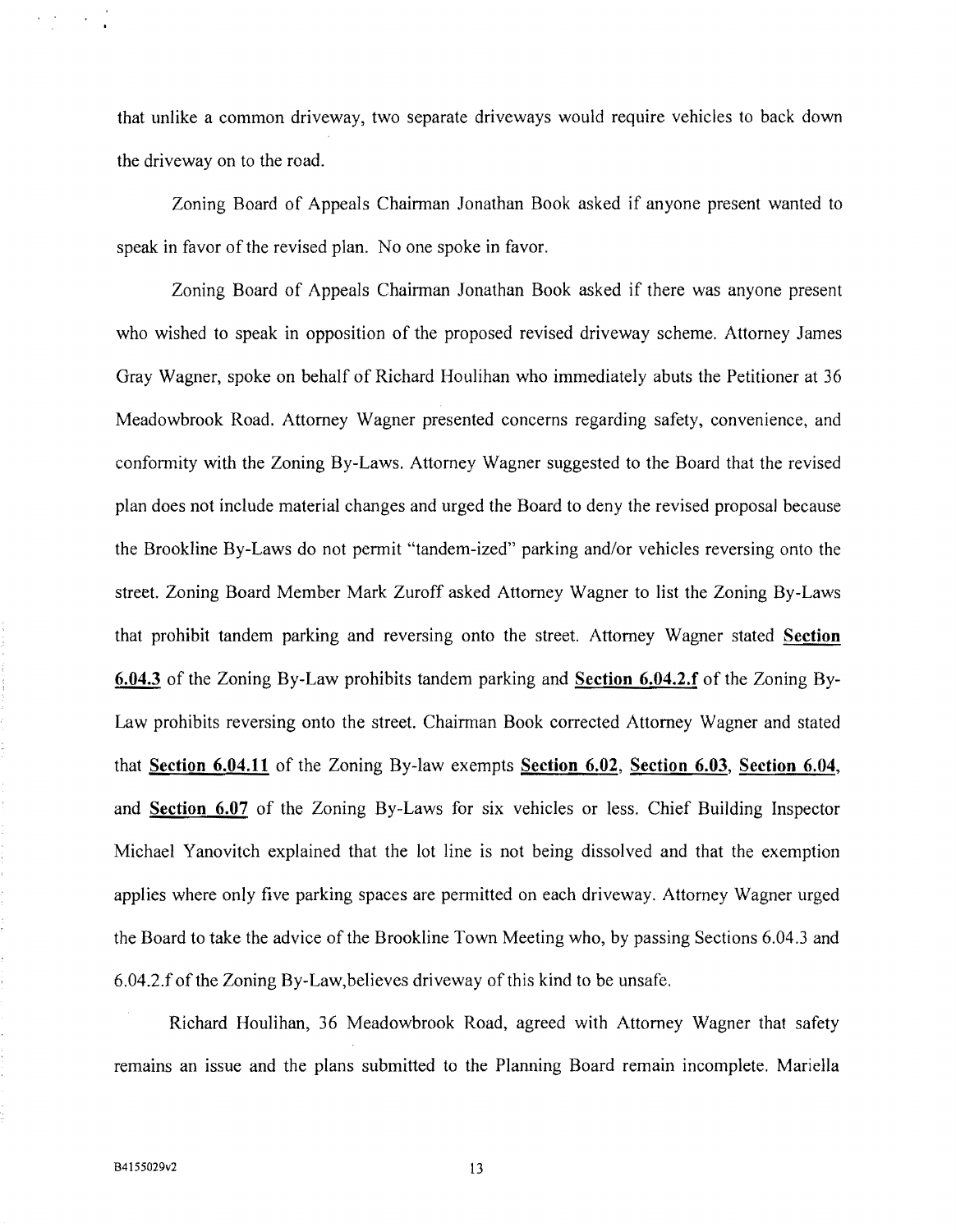Ames, 25 Whitney Street, stated that there is presently an issue with flooding and the number of vehicles permitted in one driveway is disconcerting when there are more than 25 children in the neighborhood. Diane Gold, 1 Forest Street, stated that where a right exists to park ten vehicles, the Board should not make a decision based on the Petitioner's promise to restrict the number of vehicles. Robert Liao, 55 Meadowbrook, stated a preference for two separate driveways without the ten foot strip of pavement between the driveways because there will be less pavement to park vehicles. Janice Houlihan, 36 Meadowbrook Rd, expressed disbelief in the sincerity of the effort put forth in the revised common driveway scheme.

Zoning Board of Appeals Chairman Jonathan Book asked Attorney Allen ifhe would like to rebut. Attorney Allen assured the Zoning Board of Appeals that construction on Meadowbrook Road is uphill from Whitney Street, therefore the engineers do not expect to experience the same flooding issues as the property owner of 25 Whitney Street. Attorney Allen stated that the Petitioner is sensitive to the number of children in the neighborhood, which is why the Petitioner urges the Board to keep the common driveway because passersby are familiar with the location of the existing driveway. Attorney Allen stated the removal of the fence was a suggestion put forth by Richard Houlihan, thereby evidencing the ongoing communication with concerned neighbors. Finally, Attorney Allen stated that the Petitioner challenged the engineers and is willing to invest more than \$20,000.00 to remove the column.

Zoning Board of Appeals Chairman Jonathan Book called on the Board to deliberate. In deliberation, Chairman Book stated the issue before the Board is limited to a decision regarding the common driveway scheme. Board Member Zuroff stated relief should be granted, but in the event the Board denies relief, it is important for the Petitioner have an alternative that does not require the structures to be altered. Board Member Zuroff maintained that the Board's decision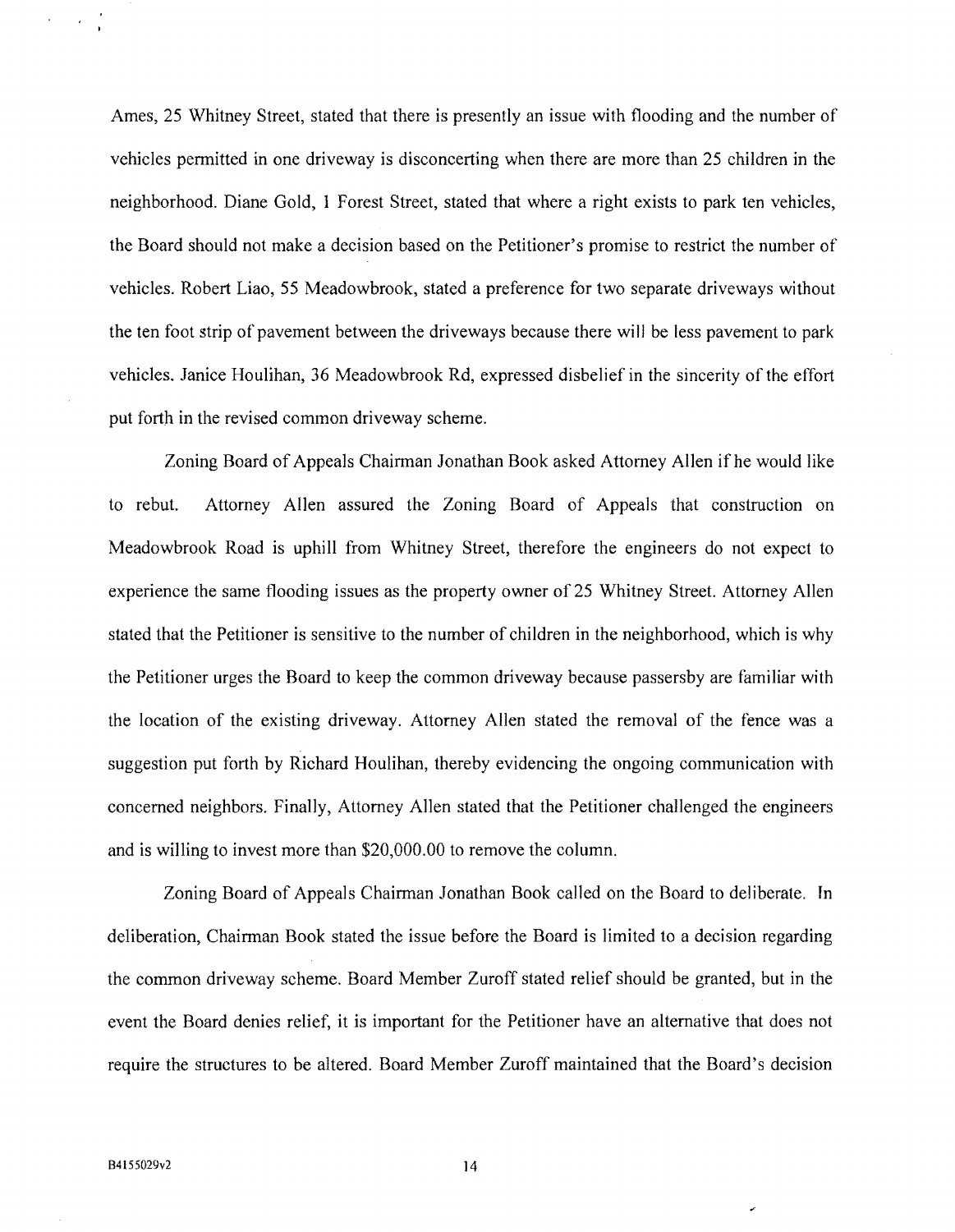would only affect whether the Petitioner is granted the ability to establish a common driveway, not change or alter the existing two-family structures. Chairman Book asked the Board to consider the best alternative between a common driveway and two separate driveways. Board Member Hussey stated a preference to condition the approval on submission of a revised plan that does not include the "lally column" in the drawing and on the requirement of a crosseasement that covers the entire paved area (including the area in front of the garages) so that cars can tum-around in the driveway to exit front-out. Board Member Zuroff stated that the common driveway appears to be the best option and reminded the Zoning Board that the Planning Board consistently favors common driveways. Chairman Book stated that the common driveway was the better alternative.

The Board discussed several conditions for approval. Attorney Allen stated that the crosseasement to be established by the condominium associations for 28-30 and 32-34 Meadowbrook Road will cover the entire paved area (including the area in front of the garages), and encourage, if not require, residents to exit the driveway front-out instead of backing down the driveway. Attorney Allen stated that the condominium documents would voluntarily eliminate two outside parking spaces (so that there will be a total of two sets of two-car tandem spots); however, he noted that because a total of 10 spaces is required by the Zoning-Bylaw, the Board's decision could not be conditioned upon the reduction in the number of spaces.

The Board then determined that special permit relief from the requirements of **Section 6.04.5.e** and **Section 8.02.2** of the Zoning By-Law pursuant to **Section 9.05** of the Zoning By-Law was desirable and appropriate. The Board made the following specific findings under said **Section 9.05** of the Zoning By-Law:

a. The specific site is an appropriate location for such a use, structure, or condition.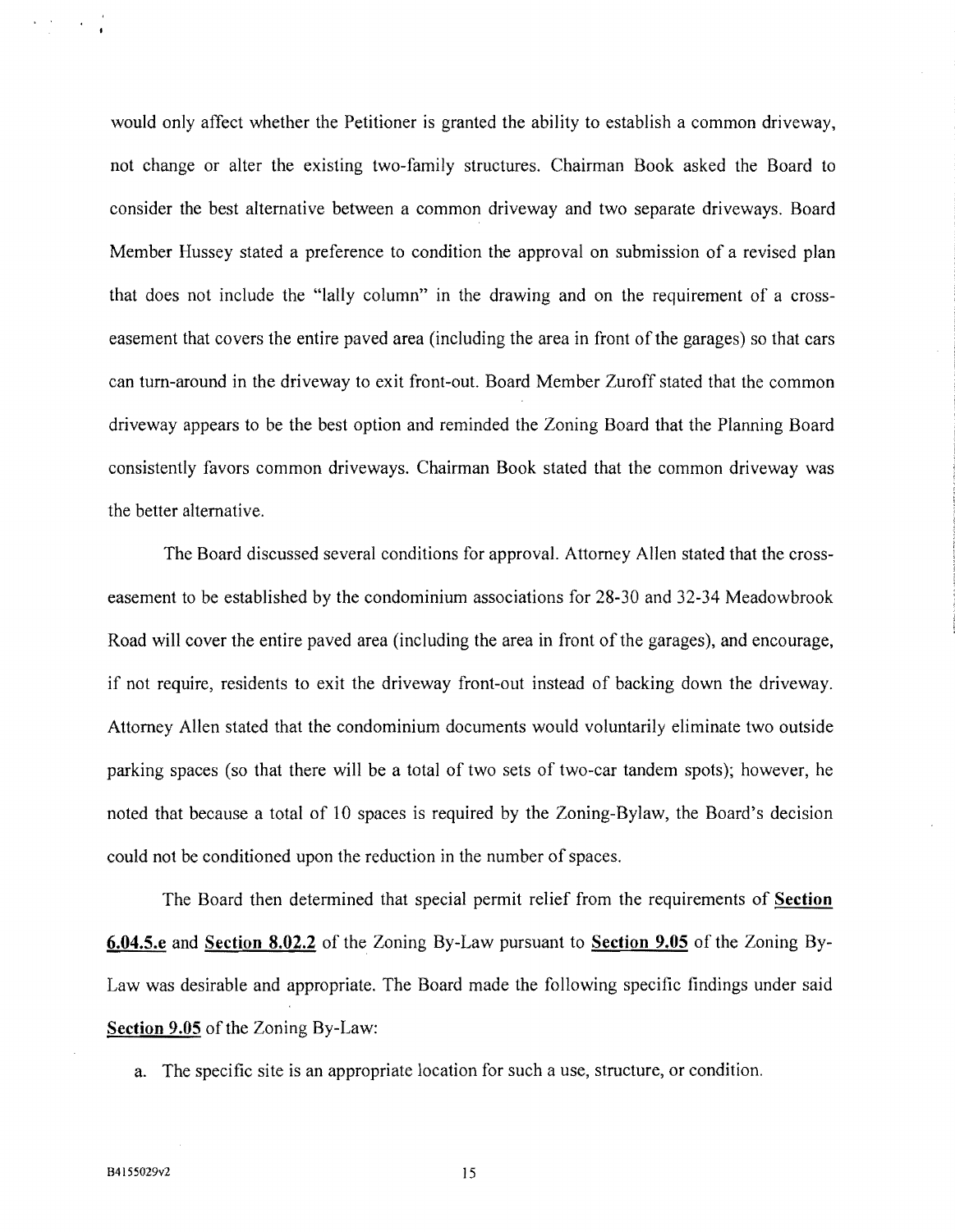- b. The use as developed will not adversely affect the neighborhood.
- c. There will be no nuisance or serious hazard to vehicles or pedestrians.
- d. Adequate and appropriate facilities will be provided for the proper operation of the proposed use.
- e. The development as proposed will not have a significant adverse effect on the supply of

housing available for low and moderate income people.

Accordingly, the Board voted unanimously to grant the requested relief subject to the

following conditions:

 $\epsilon$  ,  $\epsilon$  ,  $\epsilon$  ,  $\epsilon$ 

- 1. Prior to the issuance of a Certificate of Occupancy, a final site plan indicating easements, dimensions, a permeable material for the driveway, and landscaping shall be submitted subject to the review and approval of the Assistant Director of Regulatory Planning.
- 2. Prior to the issuance of a Certificate of Occupancy, the applicant shall submit a final drainage plan subject to the review and approval of the Director of Transportation and Engineering.
- 3. Prior to the issuance of a Certificate of Occupancy, the applicant shall submit the final site plan to the Fire Chief for a determination that emergency access is adequate.
- 4. Prior to the issuance of a Certificate of Occupancy, the applicant shall submit to the Building Commissioner for review and approval for conformance to the Board of Appeals decision: 1) evidence that the structural columns in front of the garages have been removed; and 2) the perimeter fence has been scaled back from the front lot line to improve sight line for vehicles exiting the driveway.
- 5. Prior to the issuance of a Certificate of Occupancy, the applicant shall submit to the Building Commissioner for review and approval for conformance to the Board of Appeals decision: 1) a final site plan stamped and signed by a registered engineer or land surveyor; and 2) evidence that the Board of Appeals decision and related easements establishing the common driveway and covering the entire paved area (including the area in front of the garages) have been recorded at the Registry of Deeds.